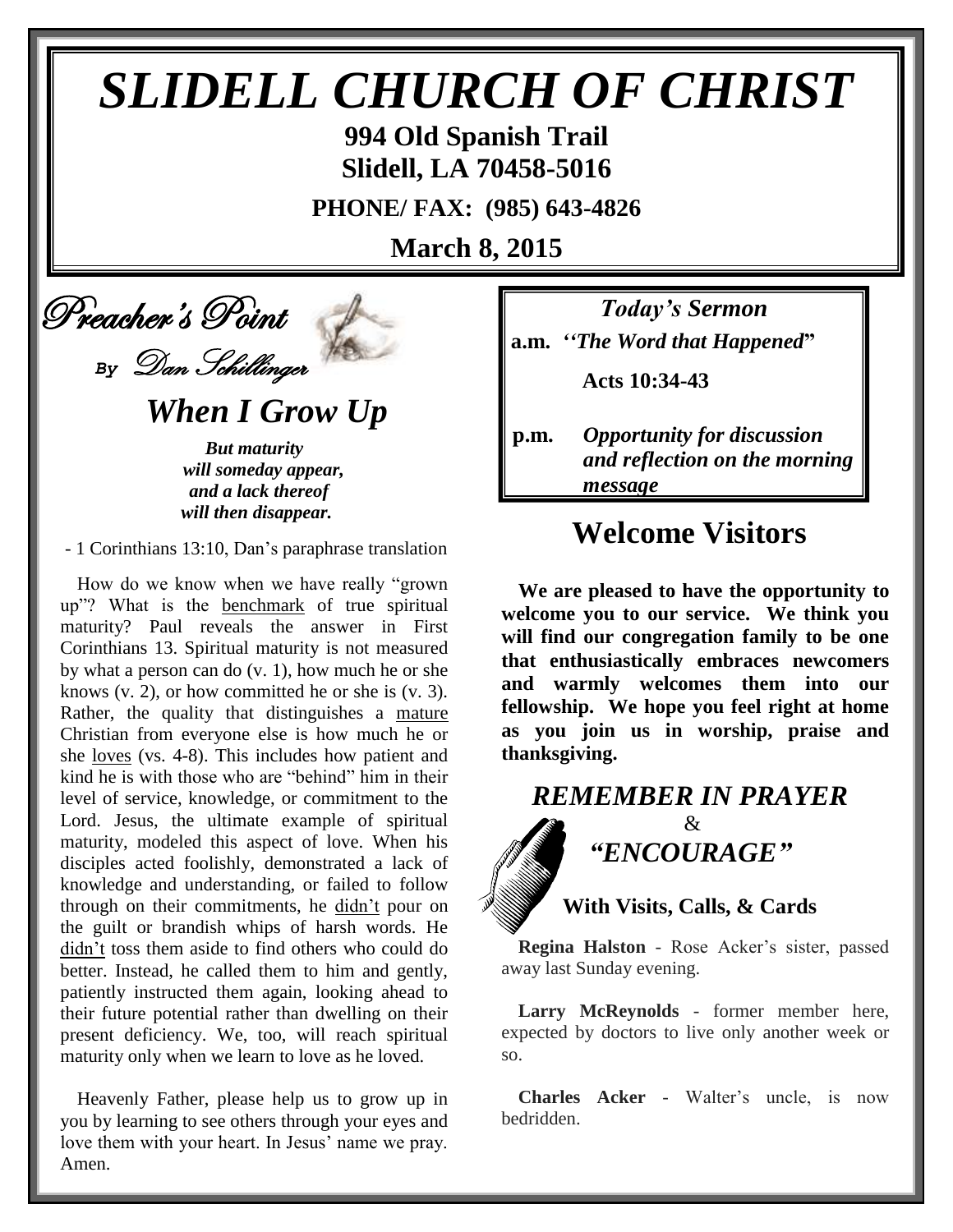**Janet Despenza** - continuing to feel much better as she recovers at home from recent cervical vertebrae surgery.

**Nayla Mustafa** - just diagnosed as suffering from fibromyalgia.

**Harold Evans** (Sharon's husband) - scheduled for surgery to remove a yet benign mass from his pancreas on March 25. This is expected to boost his immune system.

**Clara Leonard** - sore after a recent fall.

**Paul Moragne** - sore after a recent fall from a ladder.

**Joyce Carter** - being treated from a hemorrhage in the rear of her left eye, which fortunately is not affecting her vision.

**Mildred Tymkiw** - feeling better following recent respiratory difficulty, but now has knee problems.

 **Gerald Molina** - experiencing neck pain.

 **Ken Jones** - having problems getting his medications regulated properly.

 **Becky Gilbert** - secretary at the Tammany Oaks congregation, undergoing chemotherapy.

 **Cindy Castanza** - friend of Fairie Roig's, thanksgiving that her third total knee replacement seems finally to be successful.

 **Dan Schillinger** - left knee pain has mostly diminished, but some weakness remains.

 **Pearlington church of Christ** - struggling to be able to support a preacher.

**Pray for all who are travelling.**

**Pray for the Spanish Bible study.**

**Pray for our elders: Courtney Cheri, Dwight Jones and Gerald Molina.**

**Pray for President Obama and all our elected officials.**

**Pray for our men and women in our armed forces, both here and abroad!**



*What Does the Bible Say about Sexual Cohabitation?*

Adapted from http://www.gospelway.com/morality/sexual\_coh abitation.php, accessed 24 July 2013

 Many couples now live together without marrying. Cohabitation is called a "trial marriage" or "domestic partnership." Instead of speaking of husbands, wives, and spouses, we hear about partners, companions, significant others, and meaningful relationships. The New Morality, sexual liberation and "free love" movements have popularized premarital and extramarital sexual relations. But what about fornication and adultery? What does the Bible teach?

 *Increasingly, couples in our society are living together without marriage.*

 Some say marriage is "just a piece of paper," a legal formality. Others have a "trial marriage," saying they want to know if they are compatible before they make a commitment. Others justify sexual relations for those who are just dating as long as they care for one another and have a "meaningful relationship." Still others get married but then have a lover on the side.

 The 2000 US Census counted nearly 4 million couples living together without being married. That contrasts with 56 million married couples living together.

When I was young, occasionally unmarried couples were known to cohabit, but people generally viewed it as shameful and immoral. People who did it were ashamed to admit it. Yet in a single generation it has become socially acceptable. Everyone knows people who do it. Those who are involved speak of it casually and without shame.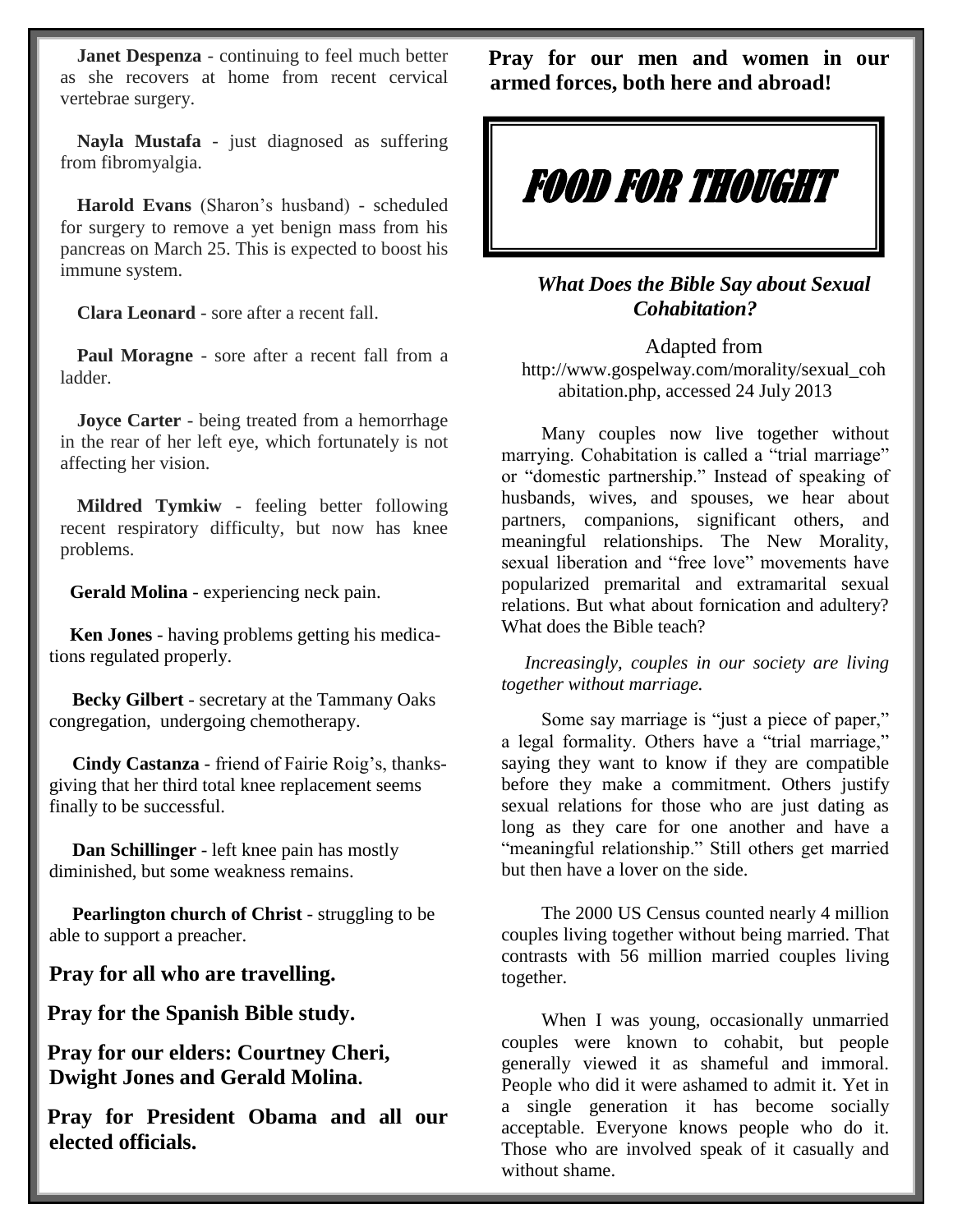#### *Our language and social customs are changing to accommodate the practice.*

 Instead of using terms such as "husband and wife" or even "spouse," businesses and advertisers speak of "partners" and "companions." Instead of "getting married," couples talk about "being together." Couples who live together without marriage are called "domestic partners"--which may be people of the same or opposite sexes.

 Businesses and governments are pressured to give "domestic partners" the same benefits as to married couples. The entertainment industry almost never pictures couples as married or getting married; instead they are simply portrayed as living together.

 A major social change has occurred during our lifetime. It has accompanied the acceptance of other changes in sexual and family values such as divorce, homosexuality, abortion, coed college dorms, coed gym classes, etc.

#### \* \* \* \*

### *The Need to "Interpret" the Bible (part two)*

Adapted from Fee & Stuart, *How to Read the Bible for All Its Worth* (3rd edition)

Most modern churchgoers, when they read texts in the New Testament about the church at worship, automatically envision people sitting in a building with "pews" much like their own. When Paul says (in the KJV), *"Make not provision for the flesh, to fulfil the lusts thereof"'* (Romans 13:14), people in most English-speaking cultures are apt to think that "flesh" means the "body" and therefore that Paul is speaking of "bodily appetites." But the word "flesh," as Paul uses it, seldom refers to the body- and in this text it almost certainly did not--but to a *spiritual malady*, a sickness of spiritual existence sometimes called *"the sinful nature."* (cf. the NIV). Therefore, without intending to do so, the reader is interpreting as he or she reads, and unfortunately too often interprets incorrectly.

Translation is in itself a (necessary) form of interpretation. Good translators, therefore, take the problem of our language differences into consideration. But it is not an easy task.

The need to interpret is also to be found by

noting what goes on around us all the time. Every imaginable heresy or practice, from the Arianism (denying Christ's deity) of the Jehovah's Witnesses and The Way, to baptizing for the dead among Mormons, to snake handling among Appalachian sects, claims to be "supported" by a text. Consider too one of the current rages among American Protestants, especially "charismaniacs," the socalled wealth and health Gospel. The "good news" is that God's will for you is financial and material prosperity! One of the advocates of this "gospel" begins his book by arguing for the "plain sense" of Scripture and claiming that he puts the Word of God first and foremost throughout his study. He says that it is not what we think it says but what it actually says that counts. The "plain meaning" is what he is after. But one begins to wonder what the "plain meaning" really is when financial prosperity is argued as the will of God from such a text as 3 John 2,

#### *"Beloved, I wish above all things that thou mayest prosper and he in health, even as thy soul prospereth"* (KJV)--

a text that in fact has *nothing at all* to do with financial prosperity. Another example takes the plain meaning of the story of the rich young ruler (Mark 10:17-22) as precisely the opposite of "what it actually says," and attributes the "interpretation" to the Holy Spirit. One may rightly question whether the plain meaning is being sought at all; perhaps the plain meaning is simply what such a writer wants the text to mean in order to support his pet ideas.

It is no wonder that some argue for no interpretation, just reading. But as we have seen, that is a false option. The antidote to bad interpretation is not *no* interpretation, but *good* interpretation, based on common-sense guidelines.

A second reason we must learn how to interpret the Scriptures is because of the "tension" that exists between the Bible's *eternal relevance* and its *historical particularity*. (Cf. Romans 16:16) The Scriptures certainly *do* have a message for us today (eternal relevance), but at the same God's word to us was first of all his word to someone else in the past (*historical particularity*). Our problem is that we are *far* removed from the original recipients of the Bible in time, and sometimes in thought. This is the major reason one needs to learn to interpret the Bible.